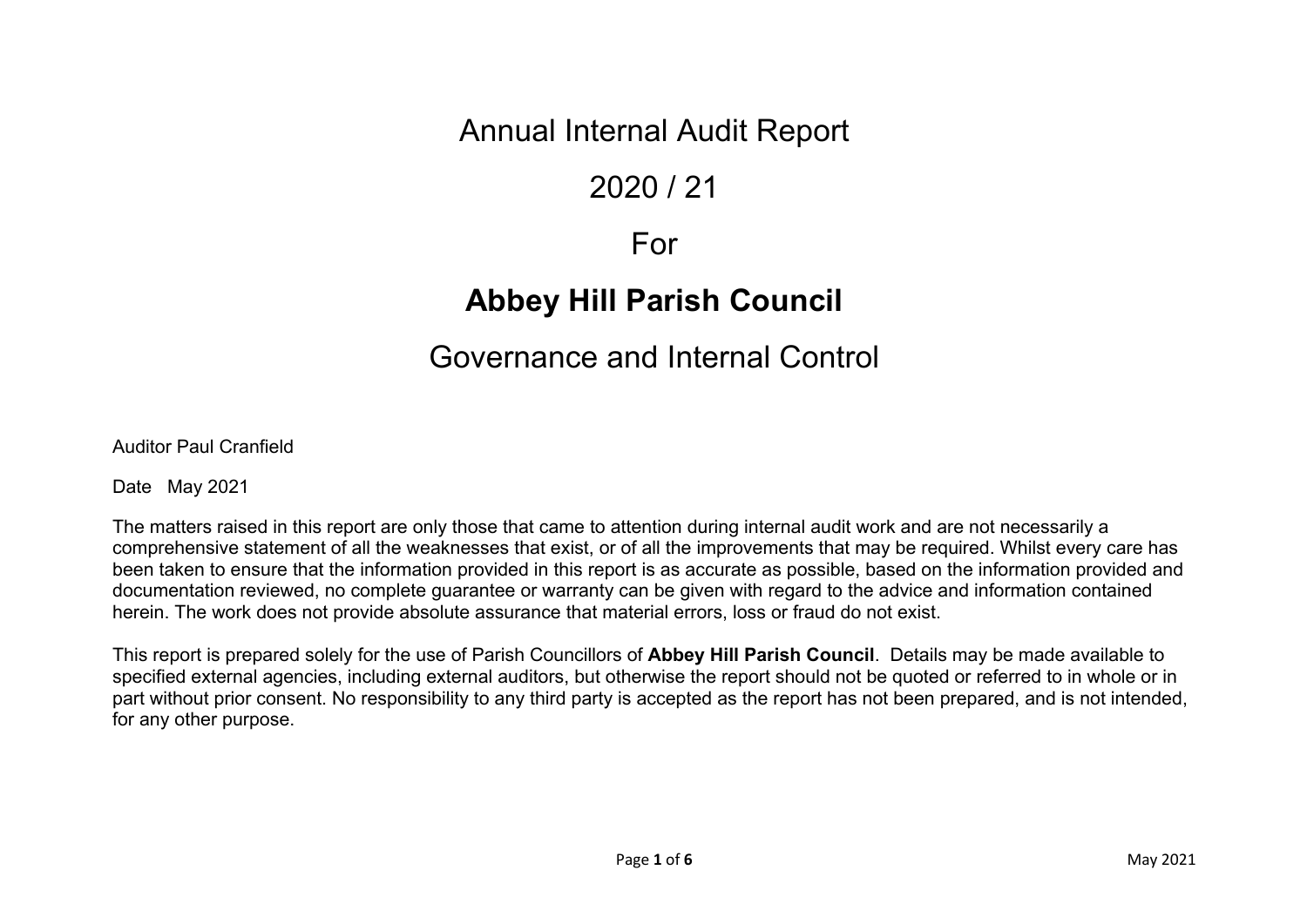#### **1. INTRODUCTION**

An audit of Governance and Internal Controls was undertaken as part of the approved internal audit periodic plan for 2020/21.

The system of accounting used by the Parish Council is Receipts and Payments. Annual Accounts drawn up in the traditional format have been produced, presented to the Parish Council and approved by them at a regular meeting.

As part of the legislation passed in March 2020, which enabled parish and town councils to hold remote meetings in light of the pandemic, there was no requirement to hold an Annual Parish Meeting during 2020. In this regard a number of the matters usually forming part of this exercise have not been possible to complete. That having been said, confirmation of the 2019/20 Annual Parish Meeting has been sought, and those agreed practices noted as continued in the year in question.

#### **2. SCOPE OF THE REVIEW**

The objective of the audit was to evaluate the adequacy of control within the system and the extent to which these have been applied, with a view to providing an opinion. Control activities are put in place to ensure that risks to the achievement of the organisation's objectives are managed effectively.

#### **3. FINDINGS AND RECOMMENDATIONS**

| <b>Internal</b>            | Test                                                                                                                                          | Y/N | <b>Comments</b>                                                                                  |
|----------------------------|-----------------------------------------------------------------------------------------------------------------------------------------------|-----|--------------------------------------------------------------------------------------------------|
| control                    |                                                                                                                                               |     |                                                                                                  |
| Previous internal<br>audit | Do the minutes record that Council has<br>considered the Internal Audit Report for<br>the previous year and the matters<br>arising addressed? | Y   | Minutes evidencing consideration of internal audit seen-<br>16 July 2020. No matters to address. |
| Proper<br>bookkeeping      | Cashbook maintained and up to date? Is<br>'Alpha' or 'Omega' system used?                                                                     |     | 'Rialtas Alpha' system used. Full set of reports seen.                                           |
|                            | Cashbook arithmetically correct?                                                                                                              |     | Yes. 'Alpha' year-end reconciliation seen                                                        |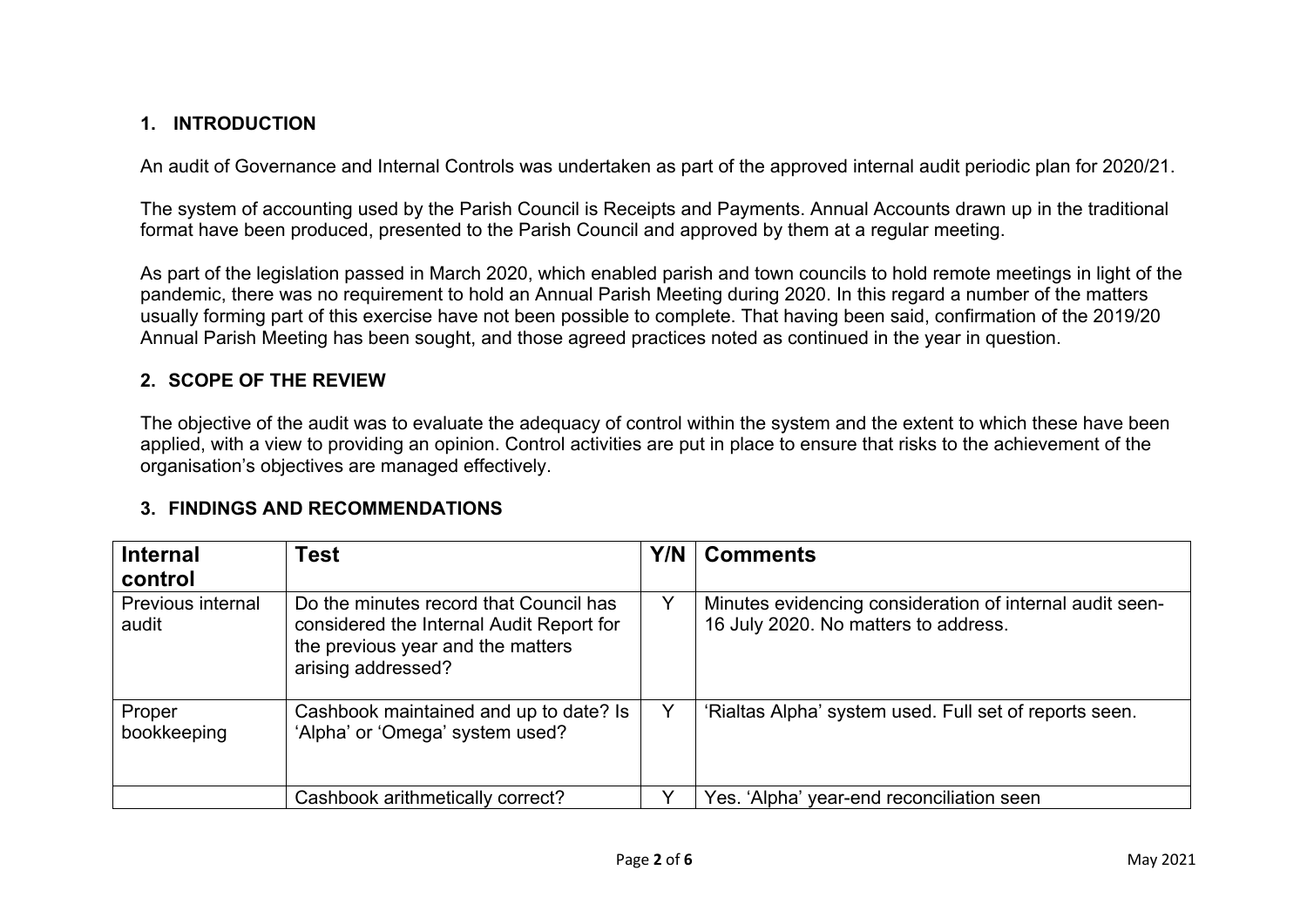|                                                          | Cashbook regularly balanced?                                                                        | Y | Yes. Monthly. Two random months sampled and correct.                                                                                    |
|----------------------------------------------------------|-----------------------------------------------------------------------------------------------------|---|-----------------------------------------------------------------------------------------------------------------------------------------|
| <b>Standing Orders &amp;</b><br>Financial<br>Regulations | Has the Council formally adopted<br><b>Standing Orders &amp; Financial</b><br>Regulations?          | Y | As noted above, no Annual Parish Meeting held in 2020,<br>but adoption in 2019 carried forward.                                         |
|                                                          | Has a Responsible Financial Officer<br>been appointed?                                              | Y | RFO and Clerk and the same person- evidenced in<br><b>Financial Regulations</b>                                                         |
|                                                          | Have items or services above a 'de<br>minimis' amount been competitively<br>purchased?              | Y | Any purchases above this figure have been acquired with<br>the assistance of MK Council and using their approved<br>contractors.        |
|                                                          | Are payments in the cashbook<br>supported by invoices and have they<br>been authorised and minuted? | Y | 3 items have been tracked back during the year.<br>Expenditure minuted and invoice seen on each occasion.                               |
|                                                          | Has VAT on payments been identified,<br>recorded and reclaimed?                                     | Y | VAT reclaim form seen. Usually done once a year.                                                                                        |
|                                                          | Is Section 137 expenditure separately<br>recorded within statutory limits?                          | Y | A small number of Section 137 payments identified. Well<br>within statutory level for this council.                                     |
| <b>Risk Management</b><br>Arrangements                   | Do the minutes record the Council<br>carrying out an annual risk assessment?                        | Y | As noted above, no Annual Parish Meeting held in 2020,<br>but adoption in 2019 carried forward. No changes to risk<br>in the last year. |
|                                                          | Is insurance cover appropriate and<br>adequate?                                                     | Y | Summary sheet seen and required levels of public liability<br>etc form part of the cover.                                               |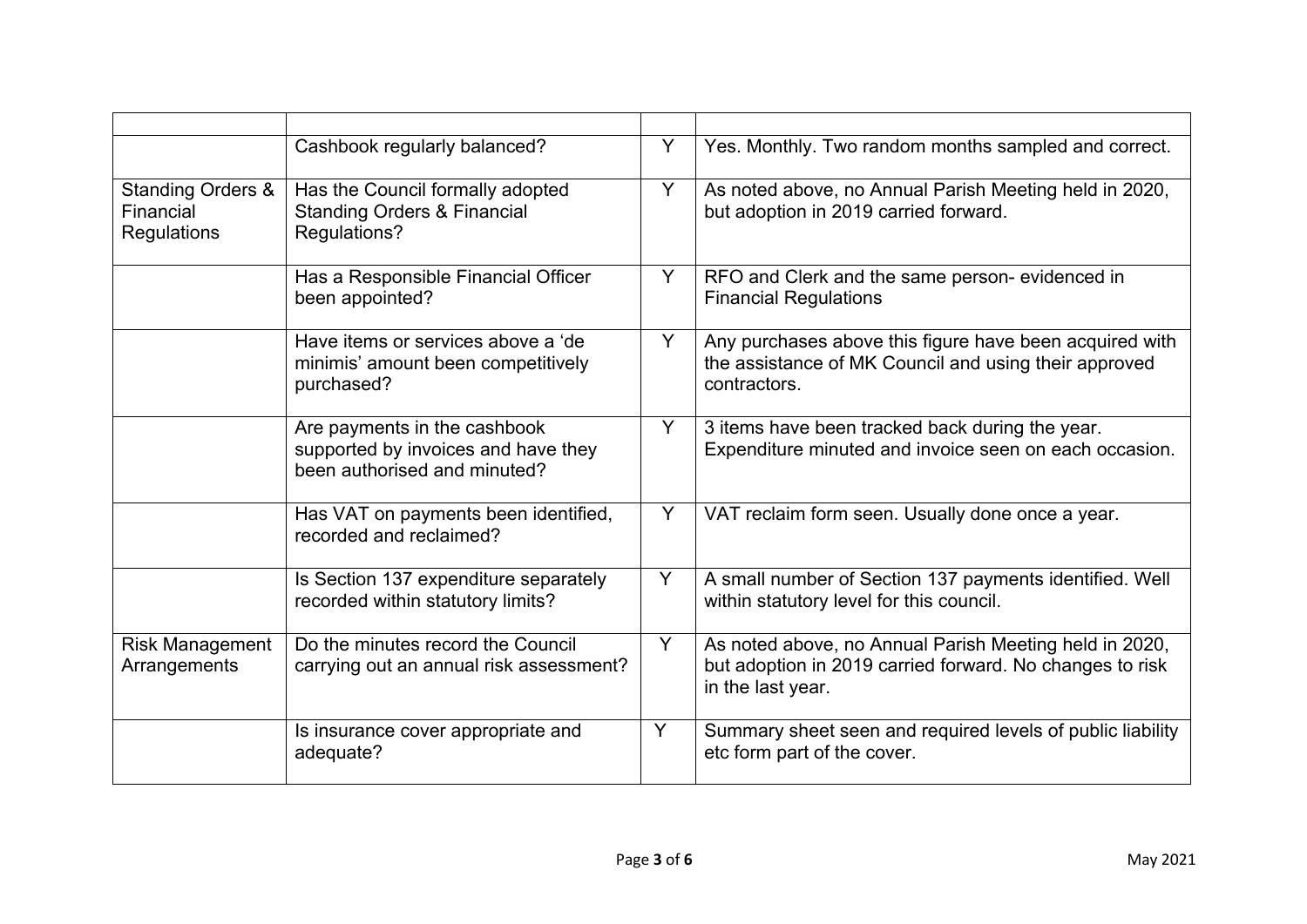|                              | Are internal financial controls<br>documented and regularly reviewed?                          | Y | As noted above, no Annual Parish Meeting held in 2020,<br>but adoption in 2019 carried forward |
|------------------------------|------------------------------------------------------------------------------------------------|---|------------------------------------------------------------------------------------------------|
| <b>Budgetary</b><br>Controls | Has the Council prepared an annual<br>budget in support of its precept?                        | Y | Budget and Minute seen.                                                                        |
|                              | Is actual expenditure against the budget<br>regularly reported to the Council?                 | Y | Yes. Evidence seen in minutes each monthly meeting.                                            |
|                              | Are there any significant unexplained<br>variances from budget?                                | Y | None that are not evidenced and explained.                                                     |
| <b>Income Controls</b>       | Is income properly recorded and<br>promptly banked?                                            | Y | No income, other than small levels of interest.                                                |
|                              | Does the precept recorded in the<br>cashbook agree to Milton Keynes<br>Council's notification? | Y | Yes. Seen.                                                                                     |
|                              | Are security controls over cash<br>adequate and effective?                                     | Y | No cash is collected or held.                                                                  |
| Petty Cash<br>Procedures     | Is all petty cash spent recorded and<br>supported by VAT invoices/receipts?                    | Y | Yes. Small purchases made by the Clerk and reimbursed.<br>Invoices seen.                       |
|                              | Is petty cash expenditure reported to<br>Council?                                              | Y | Yes, as part of monthly papers.                                                                |
|                              | Is petty cash reimbursement carried out<br>regularly?                                          | Y | Yes. Claimed on a regular basis by Clerk.                                                      |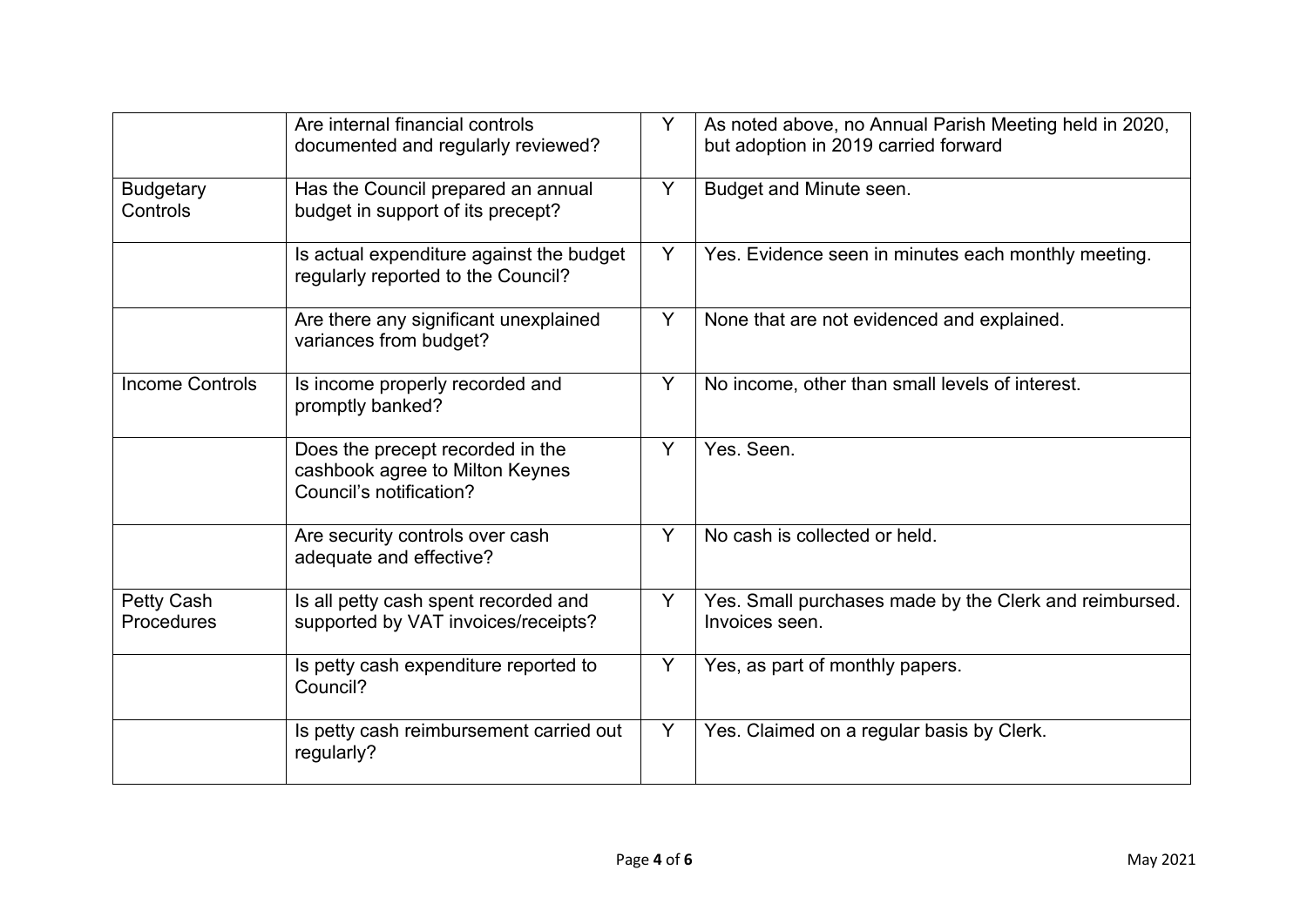| <b>Payroll Controls</b>       | Do salaries paid agree with those<br>approved by Council?                         | Y            | Yes.                                                                   |
|-------------------------------|-----------------------------------------------------------------------------------|--------------|------------------------------------------------------------------------|
|                               | Are other payments to the Clerk<br>reasonable and approved by Council?            | Y            | None made, with the exception of petty cash<br>reimbursement as above. |
|                               | Has PAYE/NI been properly operated by<br>the Council as an employer?              | Y            | Yes                                                                    |
| <b>Assets Controls</b>        | Does the Council keep an Assets<br>Register of all material assets owned?         | Y            | Yes. Seen.                                                             |
|                               | Is the Register up to date?                                                       | Y            | Yes.                                                                   |
|                               | Do asset insurance valuations agree<br>with those in the Register?                | Y            | Yes. This agrees with the level of all-risks insurance<br>cover.       |
| <b>Bank</b><br>Reconciliation | Is there a bank reconciliation for each<br>bank account?                          | Y            | Yes. Reconciliation via 'Alpha' system each month.                     |
|                               | Is the bank reconciliation carried out<br>regularly on the receipt of statements? | Y            | Yes. Monthly and then reported to the council.                         |
|                               | Are there any unexplained balancing<br>entries in any reconciliation?             | $\mathsf{N}$ |                                                                        |
| Year-end<br>Procedures        | Are year-end accounts prepared on the<br>correct accounting basis?                | Y            | Yes. Receipts and Payments.                                            |
|                               | Do accounts agree with the cashbook?                                              | Υ            | Yes.                                                                   |